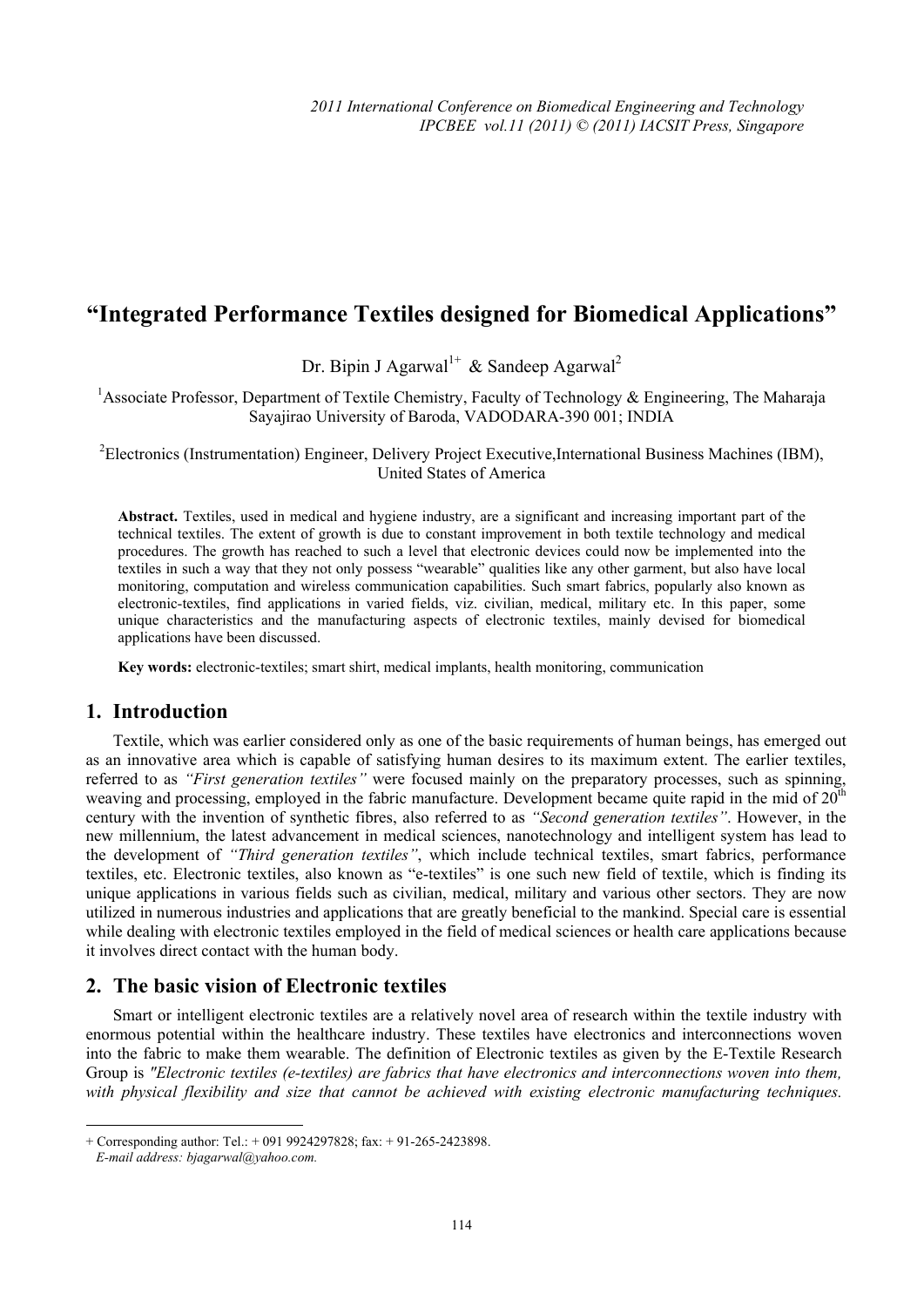*Components and interconnections are intrinsic to the fabric and thus are less visible and not susceptible to becoming tangled together or snagged by the surroundings. An e-textile can be worn in everyday situations where currently available wearable computers would hinder the user. E-textiles can also more easily adapt to changes in the computational and sensing requirements of an application, a useful feature for power management and context awareness."* 

The functionality for "e-textiles" is based on five important aspects as represented in Figure 1. The basic design of physical fabric or *platform* involves varied materials, structures, and manufacturing technologies. The second important parameter is associated with the *interconnect architecture* in the fabric, which involves the design and incorporation of physical data paths and interconnection technologies, i.e., the realization of "textile electrical circuits". Integration of sensors, microchips, and other devices constitute the third building block *hardware integration. Software* is the fourth facet of the e-textile system, which deals with the issues related to information processing such as fault tolerance in light of manufacturing defects and quality of service (QoS) *within* the etextile and *between* the e-textile and external agents/devices. Finally, the successful evaluation of the e-textile is decided by the *performance metrics,* which analyzes the utilization of various parameters such as physical dimensions, cost, manufacturing aspects, dataflow rates etc.



Fig. 1: Fundamental building blocks of e-textile system

E-textiles may be considered as "living designs," consisting of low-cost, simple components and interconnect. The other versatile features of e-textiles are:

- limited processing, storage; and energy per computational node;
- potential failures for *both* nodes and communication links;
- highly *spatially and temporally correlated* node and/or link failures due to topological placement or due to external events;
- need for scalability and flexibility of resource management, as well as local versus global management tradeoff;
- active or smart links which embed simple logic (passive or active components).

## **3. Electronic textiles in Biomedical Applications**

Intelligent medical clothing and textiles have the potential to substantially change the provision of health and healthcare services for large population groups, such as those suffering from chronic diseases, viz. cardiovascular, diabetes, respiratory and neurological disorders; and the elderly with specific needs. Integration of high technology into textiles, such as modern communication or monitoring systems; development of new materials with new functions; Smart sensor system and new approaches to analyze and interpret data together with costeffective telematics approaches can fundamentally change the interface between patient and the healthcare provider. Patients discharged after major surgeries (e.g., heart bypass), mentally ill patients (e.g., those suffering from manic depression), athletes during practice sessions and in competition, injured soldiers, etc. need to be monitored on a regular basis. This helps to gain a better understanding of the relationship between their vital signs and their behavioral patterns so that the treatment can be provided immediately or can be suitably modified, if necessary. Moreover, information processing via Internet and other suitable means has opened up a new era in the field of e-textile for its utilization in a better way for medical services.

## **4. Smart Shirt Technology**

The Georgia Institute of Technology has developed a "Wearable Motherboard" (GTWM; Figure 2), which was initially intended to use in combat conditions; it is currently being manufactured for commercial use under the name "Smart Shirt" by Sensatex. The commercial applications for the "Smart Shirt" are as follows:

• Medical monitoring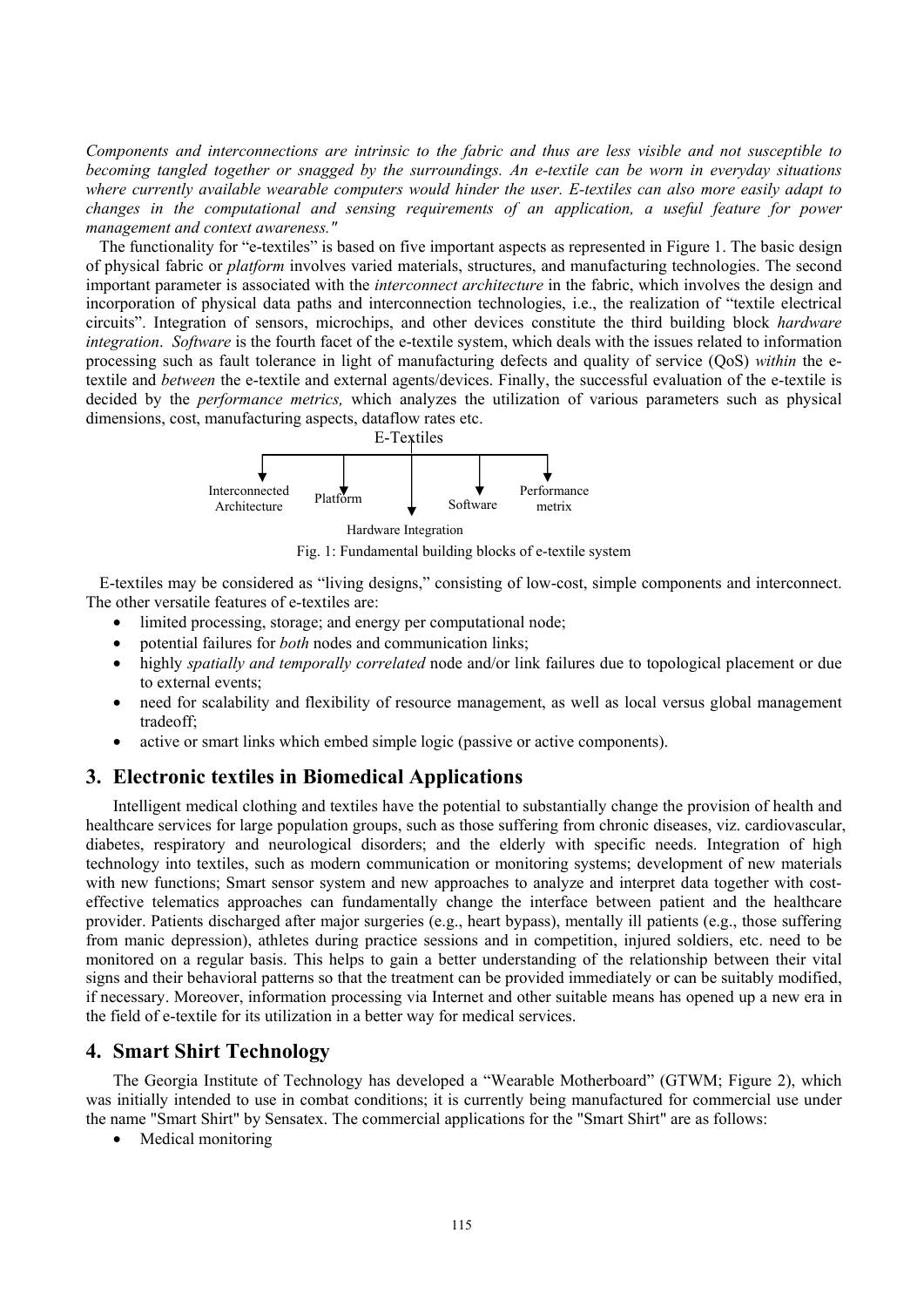- Maintaining a healthy lifestyle
- Individual Athletes/Team sports
- Continuous home monitoring
- Remote patient examination
- Infant vital sign monitoring
- Sleep studies monitoring
- Vital sign monitoring for mentally ill patients
- Protecting public Safety Officers
- Battlefield combat care solutions

Smart shirt, described as "the shirt that thinks", is a T-shirt wired with optical and conductive fibers to collect biomedical information and basically it functions like a computer. It is one piece of fabric, without seams. The developed interconnection technology has been used to integrate sensors for monitoring the following vital signs: heart rate, respiration rate, electrocardiogram (ECG), and pulse oximetry and temperature, among others. These sensors can be positioned anywhere on the body (locations are decided by a medical specialist) and are easily plugged into the smart shirt. The motherboard or "plug and play" concept means other sensors can be easily integrated into the structure. For instance, a sensor to detect oxygen levels or hazardous gases can be integrated into a variation of the smart shirt that will be used by firefighters. This information, along with the vital signs, can be transmitted wirelessly to the fire station, where personnel can continuously monitor the firefighter's condition and provide appropriate instructions including ordering the individual to evacuate the scene, if necessary. Detailed architecture of the Smart Shirt is illustrated on Figure 2 and Figure 3.



Fig. 2: Woven Wearable Motherboard™ Fig. 3: Detail of the Smart Shirt



The system has shown great promise in effectively monitoring the vital signs of infants, as well as chronically ill patients, obstetric patients and the elderly persons.

# **5. Main components of Medical E-textiles**

### **5.1 Conductive Textile Materials**

The conductive fibres (Figure 4) are of two types, viz. electrical conductive fibres and optical conductive fibres.



Fig. 4: Conductive yarns and fabric for e-textiles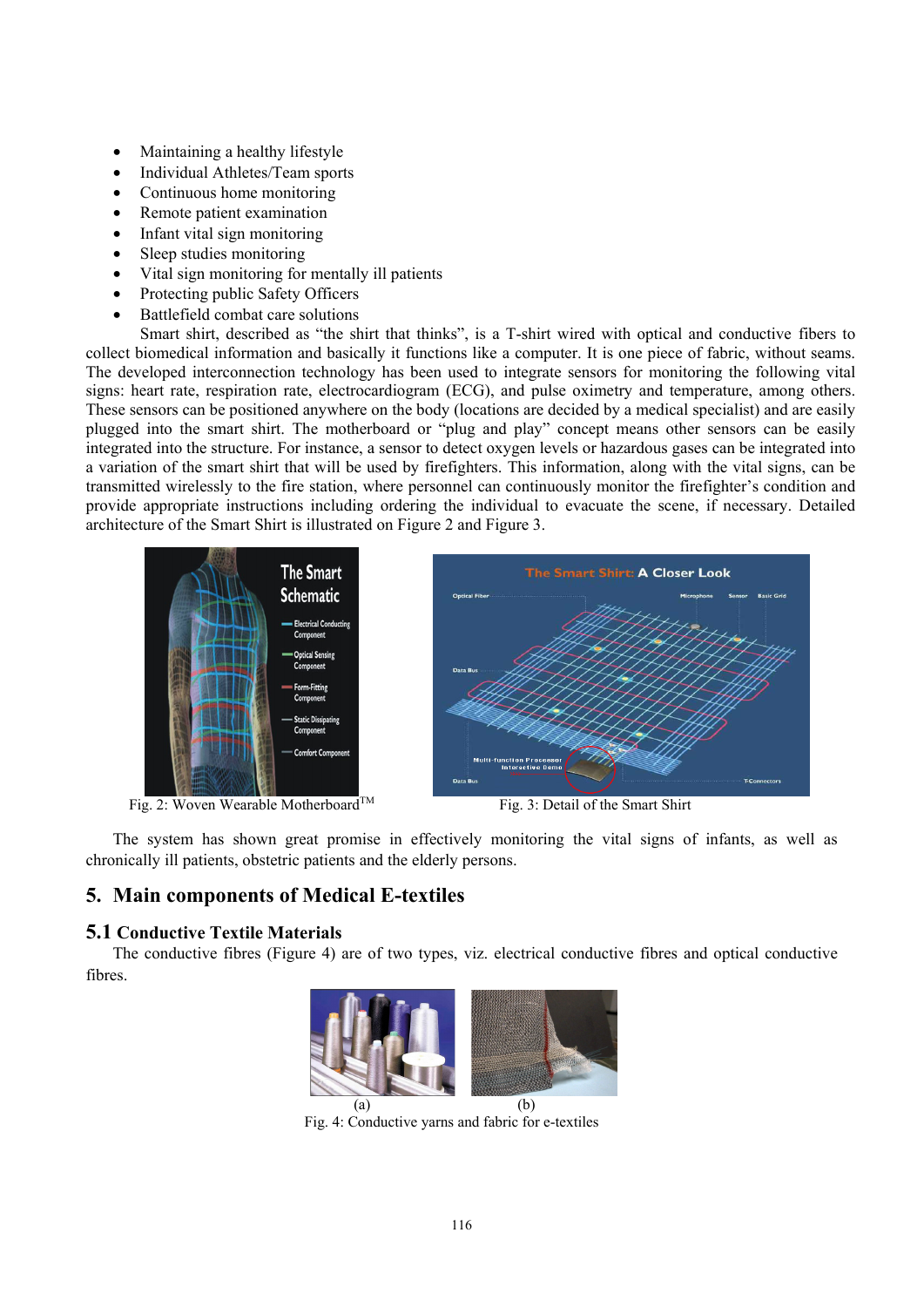The electrical conductive fibres integrate the latest wicking finishes with high metallic content in textiles that still retain the comfort required for clothing. Naturally conductive fibres or metallic fibres are developed from electrically conductive metals such as ferrous alloys, nickel, stainless steel, titanium, aluminium, copper and carbon. Metal fibres are very thin filaments with diameter ranging from 1 to 80 microns. However, they are very expensive and their brittle characteristics can damage spinning machinery over time. They are also heavier than most textile fibres making homogenous blend difficult to produce.

The optical conductive fibres use perfloro polymers, which are most transparent in the near infrared region. They are about 120 microns in diameter and are used in conductive textiles to carry signals in the form of pulse of light. Conductive fibres used for the development of military clothing, motion capturing and in tracking of objects. They are developed by drawing molten glass through bushings, creating a filament. Though optical fibres offer excellent strength and sunlight resistance, they are relatively stiff possessing poor flexibility, drapability and abrasion resistance. These fibres can be woven in to fabrics to form radiation shields, optical filters and bar codes.

All these fabrics are easy to cut with scissors and can be sewn with a standard sewing machine. The Knitted super-light conductive fabric can even be welded with a welding iron.

Recently micro-encapsulation technique (Figure 5) has been utilized fabricating electronically *active and sensor fibres,* which will be the basic building blocks of the next generation 'Smart' fibrous materials. The micro-device encapsulation technology involves encapsulating devices with a flexible hermetic seal for mechanical, thermal and electrical protection.



Fig. 5: Conductive yarn containing the device Fig. 6: Sensors positioned on e-textiles



#### **5.2 Electronic Devices**

There are many general application sensors and processors used in such medical e-textile systems. Some important sensors (Figure 6) used are accelerometer, magnetometer, light and temperature sensors, pressure and flex sensors, and microphones for various applications like motion capturing, beam foaming, etc. For instance, the accelerometer can regulate the results according to the temperature changes to have most accuracy. The temperature sensors are generally used to measure the body temperature or the environment temperature as per the requirement.

Also, since one of the most important application in wearable computers and smart textiles is telemedicine, many different kinds of medical sensors, suitable to implant in electronic textiles have been made and used by scientists. Sensors like ECG, respiration electrodes, pulse oximeter, blood pressure and galvanic skin response sensor are just some examples of biomedical ones.

In a general set up, the information gathered by sensors should be sent to an analog-to-digital converter (ADC), then to a micro-controller and finally sent to a personal digital assistant (PDA) by a transceiver. The last stage is the transmission of the information from PDA to the center (which can be a hospital or a central military service) probably through a wireless channel. The ultimate processes and conclusions will be done there.

Two processors are generally used to ensure that the information will not be lost under any circumstances. One of them is used as the main processor, while other one as the redundant. During the failure of the main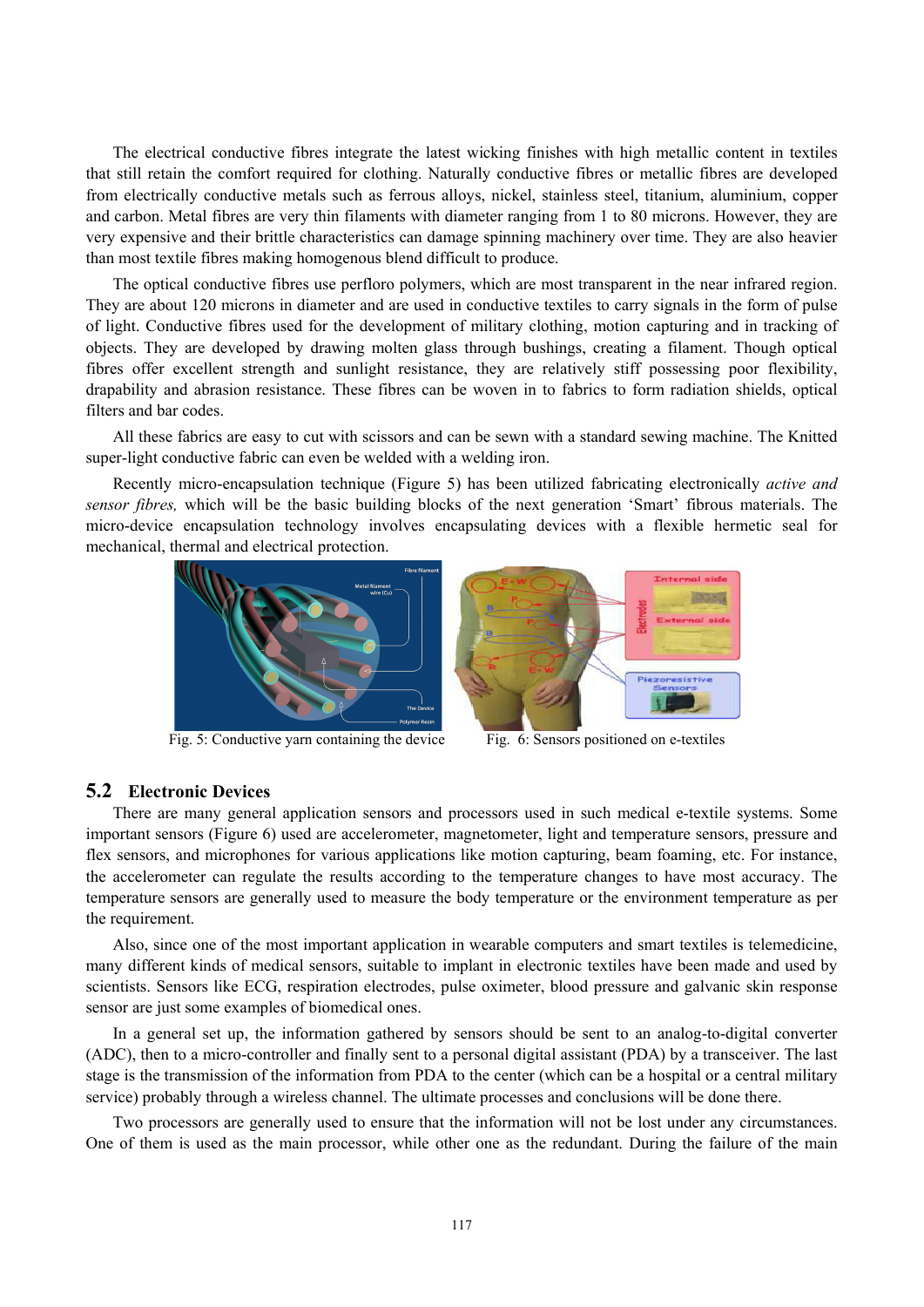processor, the redundant processor gets activated and continues the operation as the main processor. Processors which are generally used for different electronic textiles and wearable computer applications are ADSP2188, Atmegal128 AVR, MSP430, etc.

Apart from the devices mention above, the transmission of the signals from the e-textiles also requires infrastructural set-up with various facilities, such as cellular tower, internet facility, etc.

## **6. Some innovative Biomedical E-textiles**

- **Life-Shirt**: Developed by Southern California-based health information and monitoring company VivoMetrics, the Life-Shirt (Figure 7a) uses embedded sensors and a PDA to monitor and record more than 30 physiological signs and bring standard monitoring technology out of the hospital and into the real-world environment. The information is uploaded to a computer via a datacard and sent over the Internet to VivoMetrics, where it is analyzed and then sent to the physician.
- **Mamagoose pyjamas:** The Belgian company Verhaerth Design and Development and the University of Brussels have developed a new type of pyjamas, named Mamagoose baby pyjamas (Figure 7b), that monitors babies during the sleep. It has five special sensors positioned over the chest and stomach, three to monitor the infant's heart beat and two to monitor respiration. This double sensor system guarantees a high level of measuring precision. The special sensors are actually built into the cloth and have no direct contact with the body, thus creating no discomfort for the baby.
- **Smart Socks**: Every year, more than 50,000 Americans with diabetes must undergo foot or leg amputations, which is due to poor blood circulation. Researchers estimate that about three quarters of diabetes-related amputations might be avoided by wearing socks with built-in pressure sensors that would alert the wearer to put his/her feet up for a while.



Fig. 7: Smart Biomedical electronic textiles

• **Smart Bra** (Figure 7c): Scientists at the University of Wollongong in Australia are developing a 'smart bra' that will change its properties in response to breast movement, giving better support to active women when they need it most. Fabric sensors attached to the straps and midriff of a standard bra, worn by a model in motion, will monitor breast movement and relay data in real time to a computer via a telemetry system. Information gathered from the tests will eventually be stored on a tiny microchip that will serve as the 'brain' of the ultimate Smart Bra, signaling the polymer fabric to expand and contract in response to breast movement.

# **7. LIMITATIONS OF BIOMEDICAL E-TEXTILES**

The limitations encountered with Biomedical e-textiles when they are in use are –

- They have power consumption limitations as they are not connected to constant power supply.
- The electronic textile may have physical defects, which may lead to short circuit or open circuit on textile, thereby making the results of the computing components wrong.
- The electronic components are prone to damage during washing.

The researchers are trying to solve these problems by using various latest technologies.

# **8. CONCLUSIONS**

Electronic, computer, and communication devices are also being woven into fabrics so the materials can react automatically to stimuli. E-textiles or Intelligent medical textiles have the potential to substantially change the provision of health and health care services for large population groups, e.g. those suffering from chronic diseases (such as cardiovascular, diabetes, respiratory and neurological disorders) and the elderly with specific